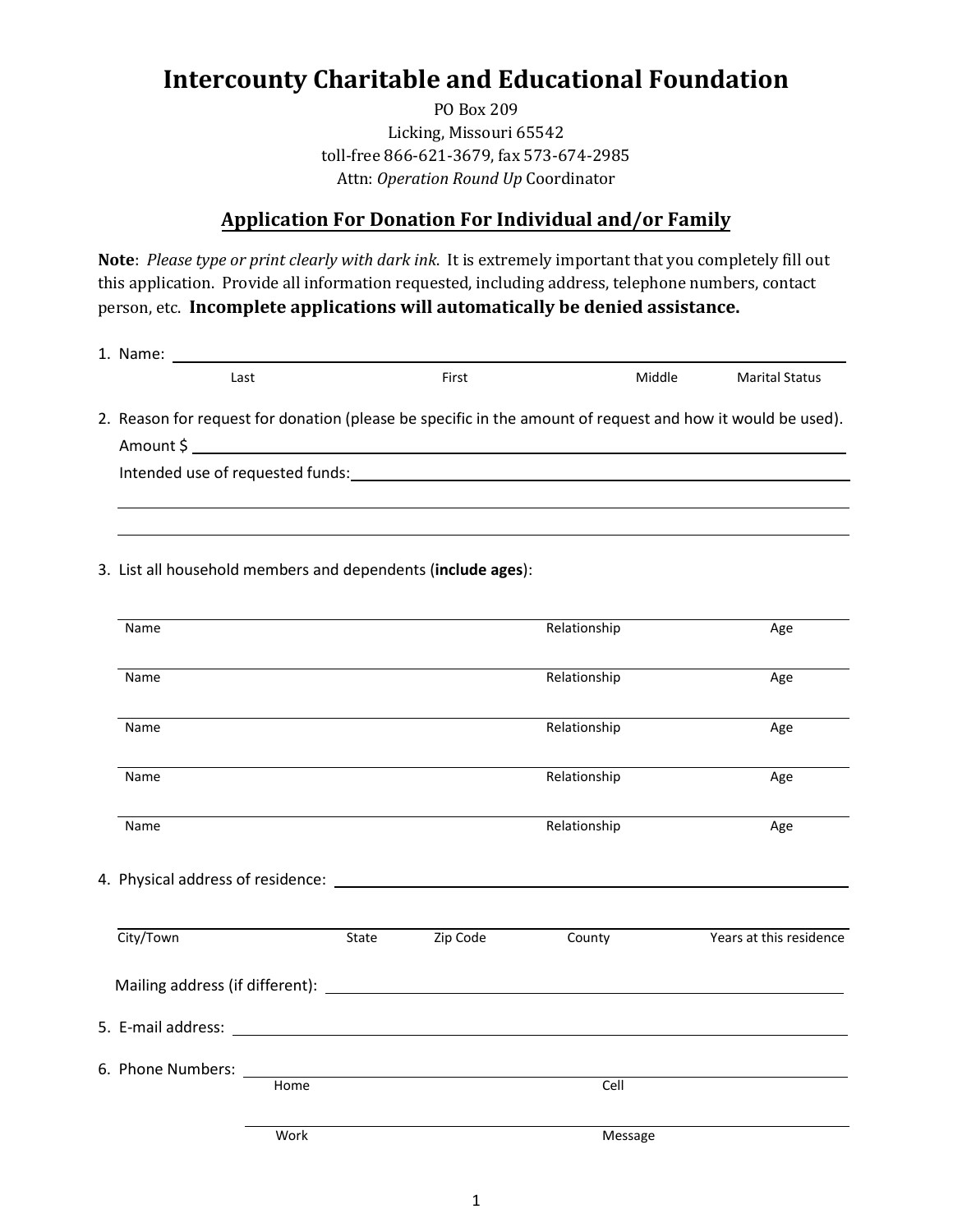|    | 7. Are you currently employed? If not, please explain why?                                                                                                                                                                     |           |         |                                                           |                 |             |
|----|--------------------------------------------------------------------------------------------------------------------------------------------------------------------------------------------------------------------------------|-----------|---------|-----------------------------------------------------------|-----------------|-------------|
|    | If disabled, describe your disability: National Communication of the control of the control of the control of the control of the control of the control of the control of the control of the control of the control of the con |           |         |                                                           |                 |             |
|    |                                                                                                                                                                                                                                |           |         | <u> 1989 - Johann Barnett, fransk politiker (d. 1989)</u> | Years disabled: |             |
|    | 8. Employment history for applicant (list present or most recent position first):<br>Use separate sheet if required to supply information on more than two employable individuals living in<br>the household.                  |           |         |                                                           |                 |             |
|    | Name of employer                                                                                                                                                                                                               |           | Address |                                                           |                 | Job Title   |
|    | Supervisor                                                                                                                                                                                                                     | Phone no. |         | Dates of employment                                       |                 | Salary/Wage |
|    | Name of employer                                                                                                                                                                                                               |           | Address |                                                           |                 | Job Title   |
|    | Supervisor                                                                                                                                                                                                                     | Phone no. |         | Dates of employment                                       |                 | Salary/Wage |
|    | Employment history for spouse or other household member (list present or most recent position first):                                                                                                                          |           |         |                                                           |                 |             |
|    | Name of employer                                                                                                                                                                                                               |           | Address |                                                           |                 | Job Title   |
|    | Supervisor                                                                                                                                                                                                                     | Phone no. |         | Dates of employment                                       |                 | Salary/Wage |
|    | Name of employer                                                                                                                                                                                                               |           | Address |                                                           |                 | Job Title   |
|    | Supervisor                                                                                                                                                                                                                     | Phone no. |         | Dates of employment                                       |                 | Salary/Wage |
| 9. | Type of medical coverage (please circle): Private Insurance                                                                                                                                                                    |           |         | Medicaid                                                  | Medicare        | Self-Pay    |
|    | 10. Explain the circumstances that have prompted your need for assistance. Attach at least two written<br>bids, quotes, or estimates if request is for assistance with repair or replacement of items.                         |           |         |                                                           |                 |             |
|    |                                                                                                                                                                                                                                |           |         |                                                           |                 |             |
|    | 11. List all other social service agencies/organizations (Family Services, Ozark Independent Living, MOCA,<br>Food Pantry, etc.) you have contacted in the last six months (list any amounts received).                        |           |         |                                                           |                 |             |

| Name | <b>Contact Person</b> | Phone | <b>Amount Received</b> |
|------|-----------------------|-------|------------------------|
| Name | <b>Contact Person</b> | Phone | <b>Amount Received</b> |
| Name | Contact Person        | Phone | Amount Received        |

 *Use the back of the form if needed for additional agencies/organizations. You should include all agencies and organizations from which you have requested help, even if you haven't yet received the assistance.*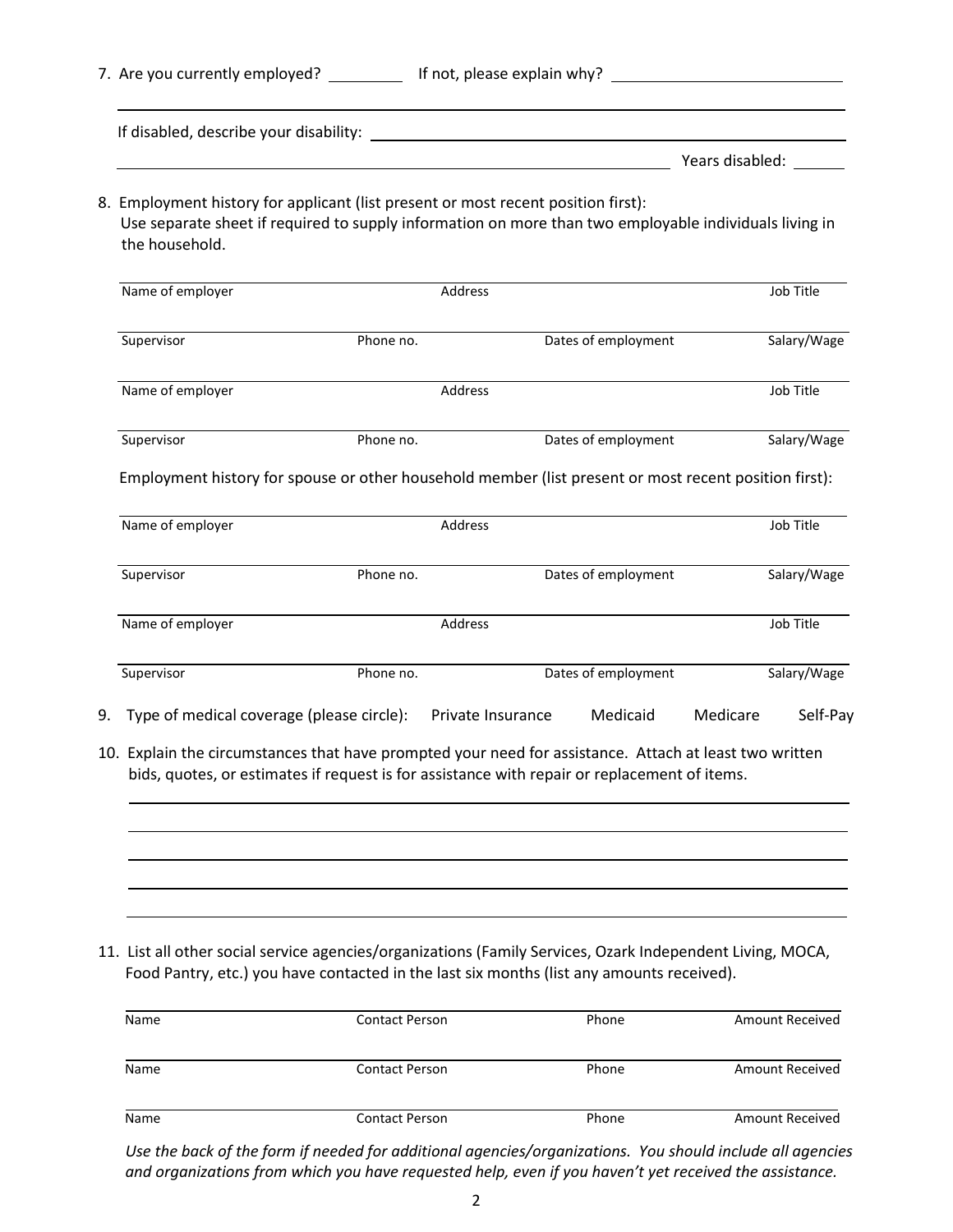## 12. **ASSETS**--What you own **Amounts**

### **Cash**

| <b>Banking Institution</b> | Checking Acct. No. |  |
|----------------------------|--------------------|--|
|                            |                    |  |
| <b>Banking Institution</b> | Savings Acct. No.  |  |
|                            |                    |  |
| <b>Banking Institution</b> | Acct. No.          |  |
|                            |                    |  |

## **Real Estate** (Include all "physical property," such as house, mobile home, land)

| Type | County | Value |
|------|--------|-------|
|      |        |       |
| Type | County | Value |

 **All Other Assets** (State type: vehicles, personal property, cash value of life insurance, etc.)

| Type                         | Value |
|------------------------------|-------|
|                              |       |
| Type                         | Value |
|                              |       |
| Type                         | Value |
| <b>TOTAL VALUE OF ASSETS</b> |       |

## 13. **SOURCES OF MONTHLY INCOME**

|                                                         | <b>SELF</b>   | <b>SPOUSE</b> | <b>OTHER</b> |
|---------------------------------------------------------|---------------|---------------|--------------|
| Earnings for household--salaries, self employment, etc. | $\frac{5}{2}$ | \$            |              |
| Bonus, tips, and commission                             | $\zeta$       | \$            | \$           |
| Social Security benefits--to include SSI and disability | $\frac{5}{2}$ |               | \$           |
| <b>Public Assistance Compensation</b>                   | \$            |               |              |
| Food Stamps                                             |               |               |              |
| Child Support                                           |               |               |              |
| Unemployment                                            |               |               |              |
| Other--list all other sources of income                 |               |               |              |
|                                                         |               |               |              |
|                                                         |               |               |              |
|                                                         |               |               |              |
| <b>TOTAL MONTHLY INCOME</b>                             |               | S             |              |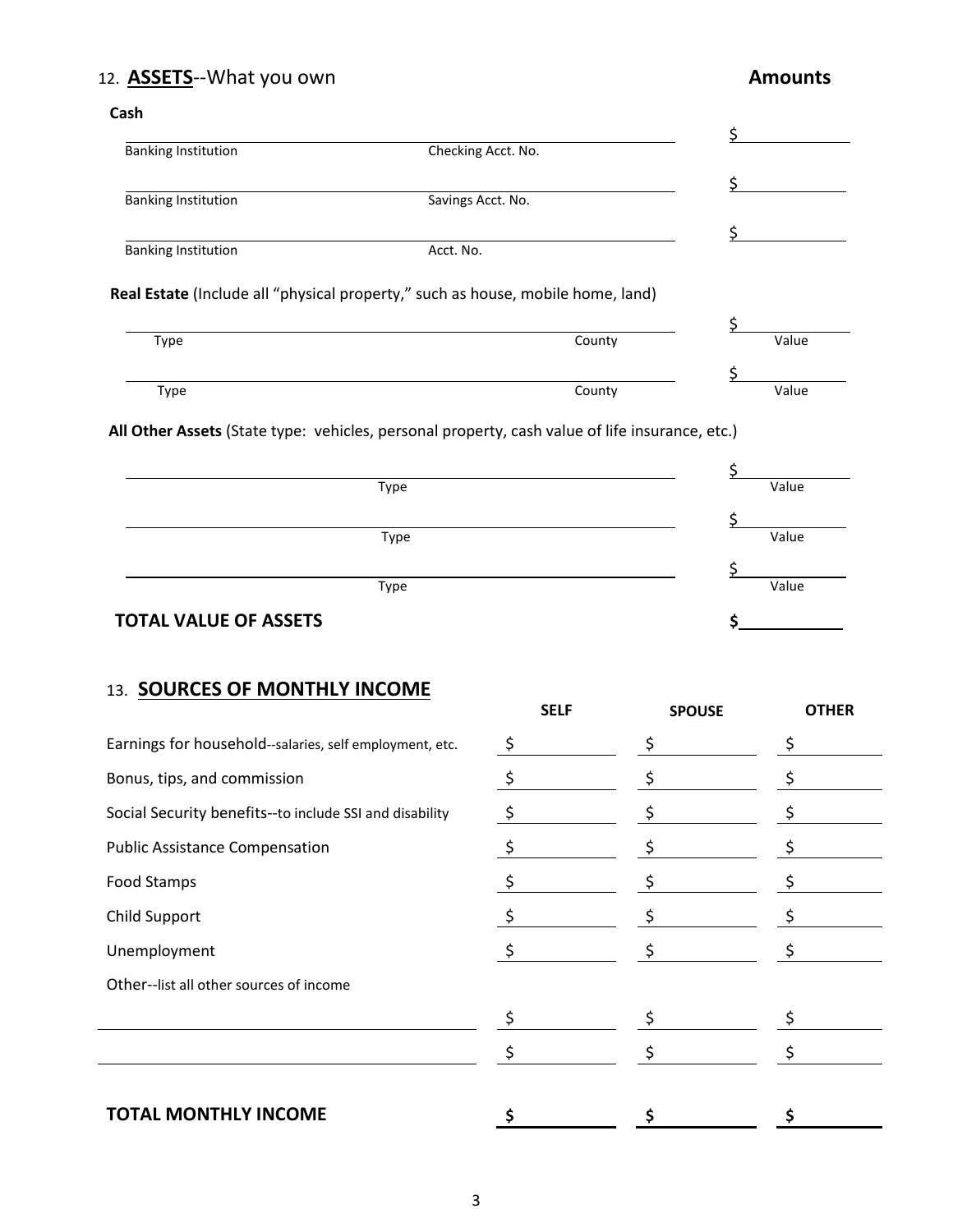|                       | 14. MONTHLY EXPENSES--Identify amounts you pay each month                                                          | Avg. Monthly<br><b>Amount</b> | <b>Any Amount</b><br><b>Past Due</b> |
|-----------------------|--------------------------------------------------------------------------------------------------------------------|-------------------------------|--------------------------------------|
| <b>Housing</b>        | Rent <sub>1</sub><br>Mortgage ___________                                                                          | \$                            | \$                                   |
|                       | If renting, please list landlord's name, address, and phone number:                                                |                               |                                      |
|                       | What amount does HUD pay?                                                                                          |                               |                                      |
| Food                  |                                                                                                                    | \$                            | \$                                   |
| <b>Utilities</b>      |                                                                                                                    |                               |                                      |
|                       | Electricity                                                                                                        | \$                            | \$                                   |
|                       | Gas/Propane                                                                                                        |                               |                                      |
|                       | Telephone                                                                                                          |                               | $\frac{1}{2}$                        |
|                       | <b>Cell Phone</b>                                                                                                  |                               |                                      |
|                       | Water/Sewer                                                                                                        |                               | $rac{5}{5}$                          |
|                       | Trash                                                                                                              | $\frac{1}{2}$                 | \$                                   |
| <b>Transportation</b> |                                                                                                                    |                               |                                      |
|                       | Vehicle Payment                                                                                                    |                               |                                      |
|                       | Gasoline                                                                                                           | $rac{5}{5}$                   | $rac{5}{5}$                          |
| Insurance             |                                                                                                                    |                               |                                      |
|                       | Medical                                                                                                            | $\zeta$                       |                                      |
|                       | Life                                                                                                               |                               | $\overline{\xi}$                     |
|                       | Motor Vehicle                                                                                                      | $\frac{1}{2}$                 | \$                                   |
|                       | Homeowner's/Rental                                                                                                 | \$                            | \$                                   |
| <b>Medical</b>        |                                                                                                                    |                               |                                      |
|                       | Doctors                                                                                                            |                               |                                      |
|                       | Hospital                                                                                                           | $\frac{5}{5}$                 | $rac{5}{5}$                          |
|                       | Medication                                                                                                         |                               | \$                                   |
|                       | Charge Accounts (specify: MC, Visa, JC Penny, etc.)                                                                |                               |                                      |
|                       |                                                                                                                    | \$                            | \$                                   |
|                       |                                                                                                                    |                               |                                      |
|                       |                                                                                                                    |                               |                                      |
|                       |                                                                                                                    |                               |                                      |
| Loans (specify)       |                                                                                                                    |                               |                                      |
|                       |                                                                                                                    | \$                            | \$                                   |
|                       |                                                                                                                    | \$                            |                                      |
| Taxes (specify)       |                                                                                                                    |                               |                                      |
|                       |                                                                                                                    |                               |                                      |
|                       |                                                                                                                    | Ś                             |                                      |
|                       |                                                                                                                    |                               |                                      |
|                       | Other Expenses (payments you make such as Internet, cable/<br>satellite TV, daycare, child support, alimony, etc.) |                               |                                      |
|                       |                                                                                                                    |                               |                                      |
|                       |                                                                                                                    | \$                            |                                      |
|                       |                                                                                                                    | \$                            | \$                                   |
|                       |                                                                                                                    | \$                            | \$                                   |
|                       |                                                                                                                    |                               |                                      |
|                       |                                                                                                                    |                               |                                      |
|                       | <b>TOTAL MONTHLY EXPENSES</b>                                                                                      |                               |                                      |
|                       |                                                                                                                    |                               |                                      |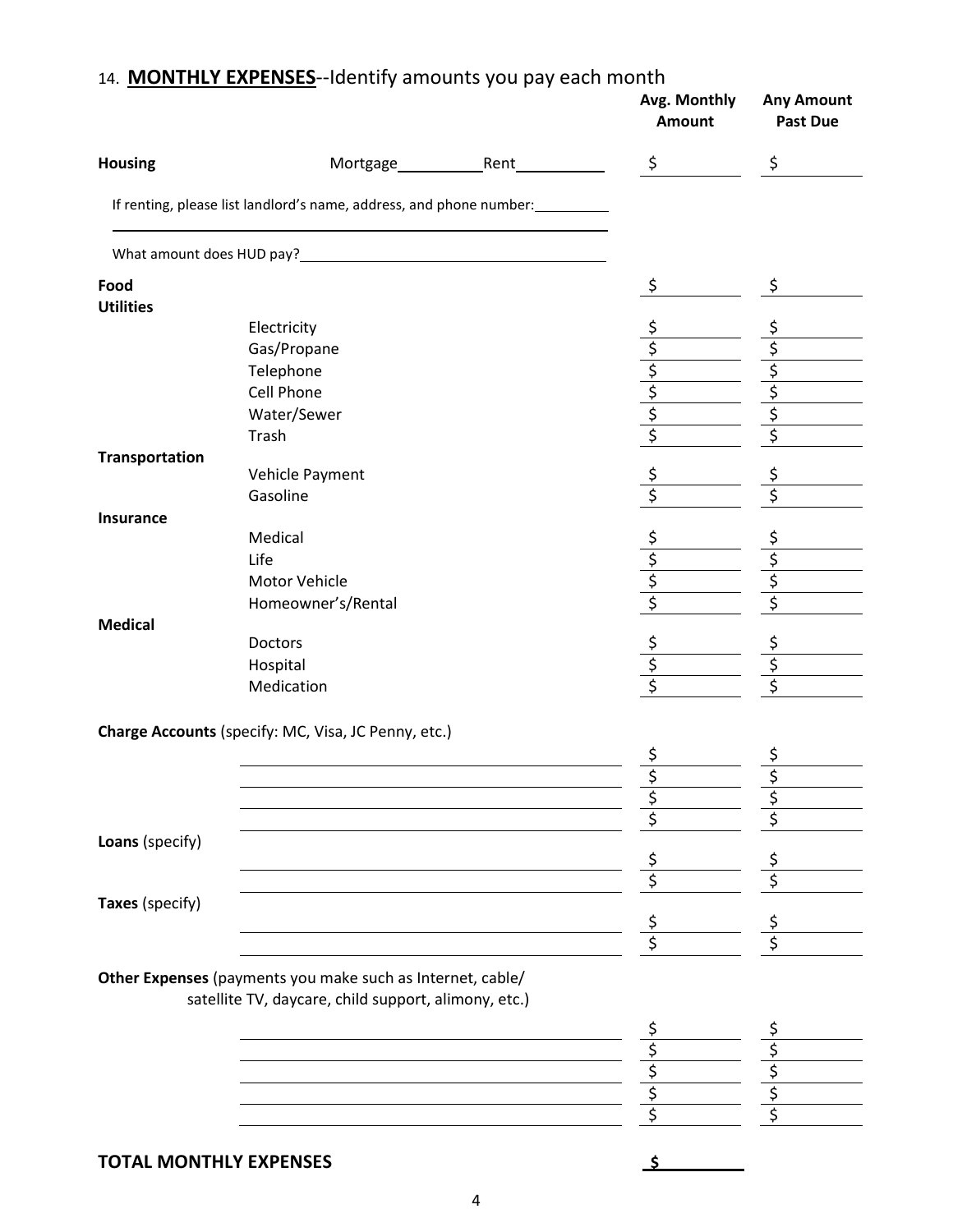## 15. **LIABILITIES**--Amounts you owe

|                              | Notes Payable (car or student loans, credit card debts, personal loans, etc)                   |          | <b>Amount Owed</b> |
|------------------------------|------------------------------------------------------------------------------------------------|----------|--------------------|
|                              |                                                                                                |          | \$                 |
| Lender's Name                | Lender's Address                                                                               |          |                    |
|                              |                                                                                                |          |                    |
| Lender's Name                | Lender's Address                                                                               |          |                    |
|                              |                                                                                                |          |                    |
| Lender's Name                | Lender's Address                                                                               |          |                    |
| Mortgage (house or property) |                                                                                                |          |                    |
|                              |                                                                                                |          |                    |
| Lender's Name                | Lender's Address                                                                               | Loan No. |                    |
|                              |                                                                                                |          |                    |
| Lender's Name                | Lender's Address                                                                               | Loan No. |                    |
|                              | All Other Debts (State type: personal property and real estate taxes, outstanding bills, etc.) |          |                    |
|                              | Type                                                                                           |          |                    |
|                              | Type                                                                                           |          |                    |
|                              |                                                                                                |          |                    |
|                              |                                                                                                |          |                    |
|                              | Type                                                                                           |          |                    |

## 16. **REFERENCES**

 Please list three references (May not be a director or employee of Intercounty Electric Cooperative or the Intercounty Charitable and Educational Foundation).

| Name    | Phone |       | Relationship to Applicant |
|---------|-------|-------|---------------------------|
| Address | City  | State | Zip Code                  |
| Name    | Phone |       | Relationship to Applicant |
| Address | City  | State | Zip Code                  |
| Name    | Phone |       | Relationship to Applicant |
| Address | City  | State | Zip Code                  |